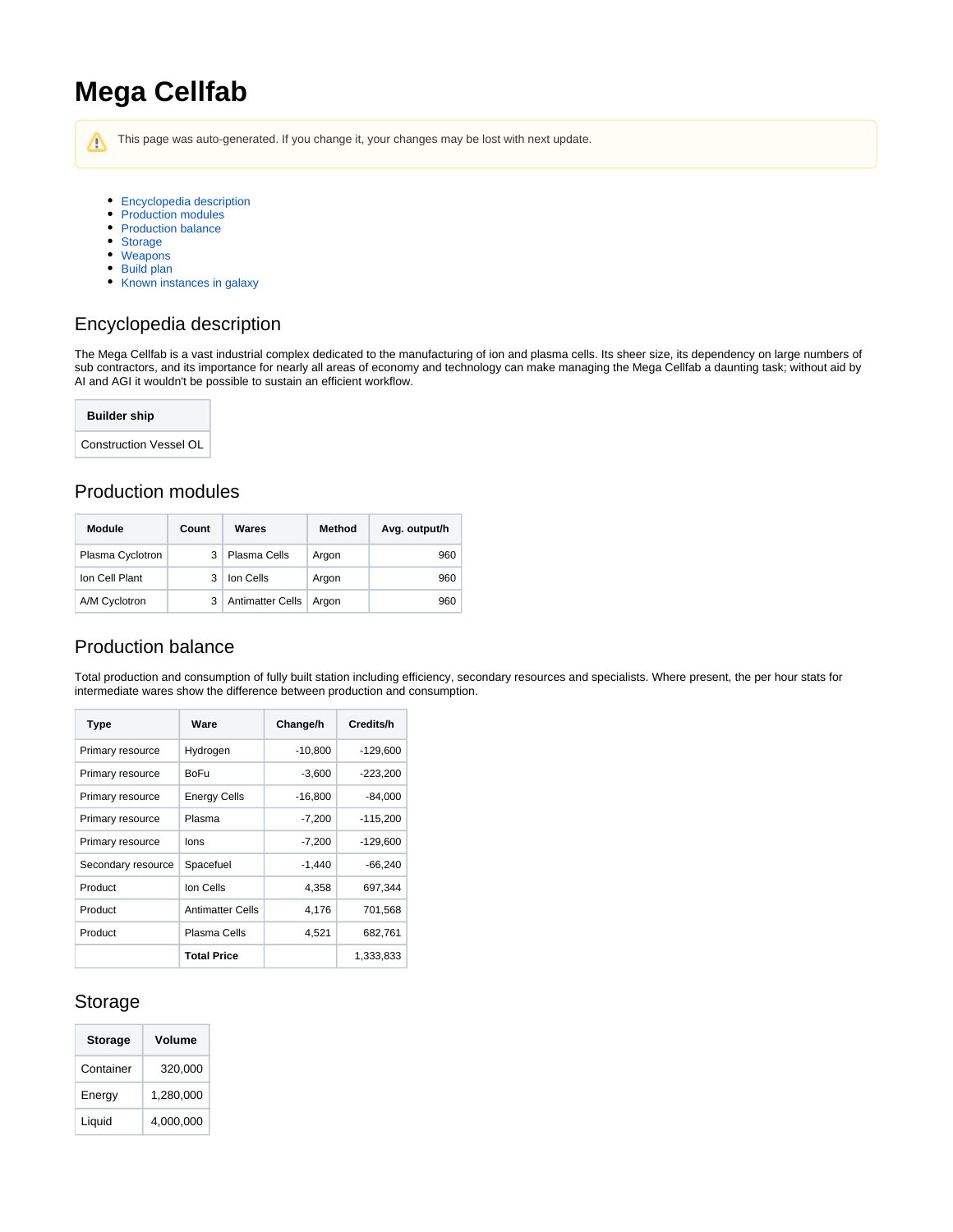## Weapons

| Turret                | Count | Range | <b>DPS</b> |
|-----------------------|-------|-------|------------|
| HIT/MA Turret         | 332   | 3,570 | 1,400      |
| Plasma/MA Turret      | 112   | 7.040 | 3.680      |
| V Launcher            | 17    | 4,800 | 1.714      |
| <b>HIVI/MA Turret</b> | 6     | 8,000 | 12.000     |

| Shield                    | Count | Capacity |
|---------------------------|-------|----------|
| Force Field Projector Mk1 | 59    | 50,000   |
| Force Field Projector Mk2 | 60    | 100,000  |
| Force Field Projector Mk3 | 18    | 150,000  |

URV capacity: 320

## <span id="page-1-0"></span>Build plan

| <b>Stage</b>   | Name             | PE% | EC    | <b>RMP</b> | <b>FR</b>       | PP     | <b>FP</b>      | <b>HM</b> | PM             | <b>VL</b>      | Price      | <b>Price with</b><br>upgrades |
|----------------|------------------|-----|-------|------------|-----------------|--------|----------------|-----------|----------------|----------------|------------|-------------------------------|
| A1             | Plasma Cyclotron | 23  | 1.019 | 384        |                 | 84 138 | 10             | 33        | 8              | $\overline{2}$ | 4,692,193  | 8,327,021                     |
| A2             | Plasma Cyclotron | 23  | 630   | 230        | 52              | 148    | $\overline{7}$ | 18        | $\overline{4}$ | $\overline{2}$ | 3,030,302  | 5,286,992                     |
| A <sub>3</sub> | Plasma Cyclotron | 23  | 660   | 248        | 56              | 148    | $\overline{7}$ | 18        | $\overline{4}$ | $\overline{2}$ | 3,235,144  | 5,491,834                     |
| A4             | Defence          |     | 440   | 218        | 44              |        | 3              | 8         | $\overline{2}$ |                | 2,350,732  | 3,153,468                     |
| <b>B1</b>      | Ion Cell Plant   | 18  | 434   | 185        | 37              | 55     | 13             | 29        | 14             | $\overline{2}$ | 2.128.497  | 6.841.393                     |
| <b>B2</b>      | Ion Cell Plant   | 17  | 401   | 167        | 33 <sup>1</sup> | 55     | 14             | 32        | 15             | $\overline{2}$ | 1,923,640  | 6,971,955                     |
| B <sub>3</sub> | Ion Cell Plant   | 17  | 401   | 167        | 33              | 55     | 14             | 32        | 15             | $\overline{2}$ | 1,923,640  | 6,971,955                     |
| <b>B4</b>      | Defence          |     | 440   | 218        | 44              |        | 3              | 8         | $\overline{2}$ |                | 2,350,732  | 3,153,468                     |
| C <sub>1</sub> | A/M Cyclotron    | 11  | 520   | 213        |                 | 42 125 | 15             | 30        | 12             | $\mathbf{1}$   | 2,593,795  | 6,870,113                     |
| C <sub>2</sub> | A/M Cyclotron    | 11  | 520   | 213        | 42              | 125    | 15             | 30        | 12             | $\mathbf{1}$   | 2.593.795  | 6.870.113                     |
| C <sub>3</sub> | A/M Cyclotron    | 11  | 553   | 230        | 47              | 127    | 15             | 30        | 12             | $\mathbf{1}$   | 2,828,382  | 7,104,700                     |
| C <sub>4</sub> | Defence          |     | 440   | 218        | 44              |        | 3              | 8         | $\overline{2}$ |                | 2,350,732  | 3,153,468                     |
| D <sub>1</sub> | Storage          |     | 223   | 85         | 17              |        | $\mathbf{1}$   | 8         |                |                | 912,247    | 1,246,177                     |
| D <sub>2</sub> | Storage          |     | 223   | 85         | 17              |        | $\mathbf{1}$   | 8         |                |                | 912.247    | 1,246,177                     |
| D <sub>3</sub> | Storage          |     | 223   | 85         | 17              |        | $\overline{1}$ | 8         |                |                | 912.247    | 1,246,177                     |
| D <sub>4</sub> | Defence          |     | 440   | 218        | 44              |        | 3              | 8         | $\overline{2}$ |                | 2,350,732  | 3,153,468                     |
| E <sub>1</sub> | Radar            |     | 1.203 | 423        |                 | 86 24  | 6              | 8         | $\overline{4}$ | $\overline{2}$ | 4.643.869  | 6.499.285                     |
| F <sub>1</sub> | Defence          |     | 440   | 218        | 44              |        | 3              | 8         | $\overline{2}$ |                | 2,350,732  | 3,153,468                     |
| F <sub>2</sub> | Defence          |     | 440   | 218        | 44              |        | 3              | 8         | $\overline{2}$ |                | 2,350,732  | 3,153,468                     |
|                | Total            |     | 9,650 | 4,023      | 827             | 1,000  | 137            | 332       | 112            | 17             | 46,434,390 | 89,894,700                    |

PE - Product Efficiency

EC - Energy Cells

RMP - Reinforced Metal Plating

- FR Fusion Reactors
- PP Plasma Pumps
- FP Force Field Projector
- HM HIT/MA Turret
- PM Plasma/MA Turret VL - V Launcher
- 

## <span id="page-1-1"></span>Known instances in galaxy

| System        | Sector         | Zone                       | Name                    | <b>Faction</b>          |  |  |
|---------------|----------------|----------------------------|-------------------------|-------------------------|--|--|
| Omicron Lyrae | Radiant Haven  | Aspiring Champion          | SE Mega Cellfab         | Sonra Energy            |  |  |
| Omicron Lyrae | Radiant Haven  | The Vindicator             | JSS Mega Cellfab        | Jonferson Space Systems |  |  |
| Omicron Lyrae | Radiant Haven  | <b>Magnificent Templar</b> | <b>JSS Mega Cellfab</b> | Jonferson Space Systems |  |  |
| Omicron Lyrae | Eclipse Clouds | Wavy Haze                  | <b>SE Mega Cellfab</b>  | Sonra Energy            |  |  |